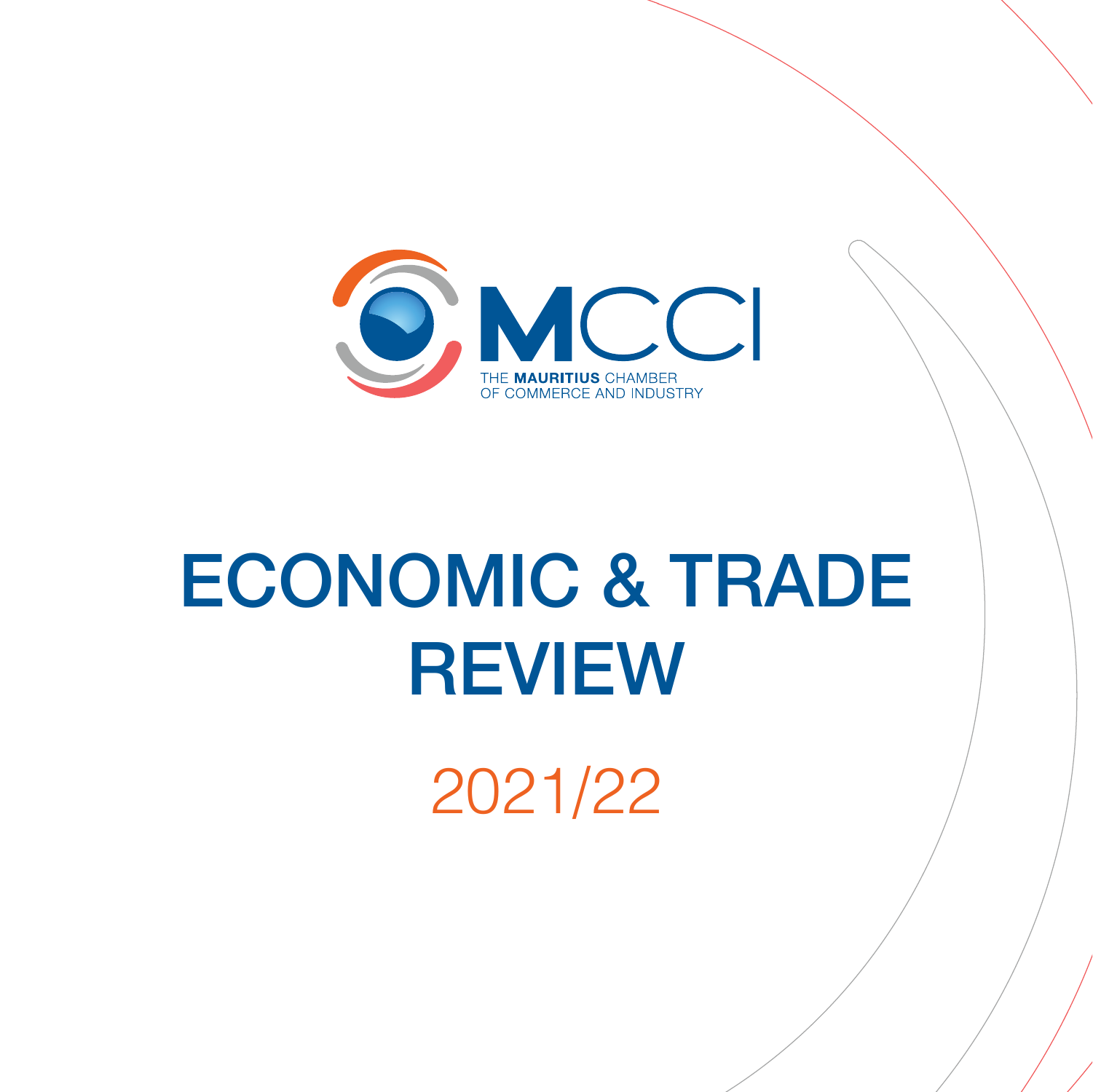### **THE INTERNATIONAL CONTEXT**

The pandemic continues to dominate the economic landscape of the world with prevailing uncertainty and challenges. Nevertheless, in 2021, a resilient global economy emerged, beyond the bounds of expectations raised in the bleakest days following the progressive deployment of effective vaccines and continued macroeconomic policy support. Stern monetary and fiscal policy stimulus measures, strengthening sentiment and the cessation of the most austere state-imposed restrictions boosted global financial performance and consumer demand. According to the IMF, global growth for 2021 is estimated at 5.9%. Although all regions are expected to have recovered in 2021, the pace of global recovery moderated with signs of divergence across and within countries.



*Source: World Economic Update, IMF (January 2022)*

With rising energy prices and ongoing supply chain disruptions, the IMF revised down its growth estimate for 2022 from 4.9% (October 2021 estimate) to 4.4% (January 2022 estimate). However, the growth forecast may be subject to further downward revision considering the current Russia-Ukraine crisis. In March 2022, the IMF stated that "ongoing war and associated sanctions will also have severe impact on the global economy".

#### **World Commodity and Energy Prices**

According to the Food and Agriculture Organization (FAO), world food prices jumped by 28% in 2021 to their highest level in a decade. Energy prices also increased significantly where the price of crude oil per barrel increased from USD 41.26 in 2020 to USD 69.07 in 2021, leading to a shift in economic growth from energy importing countries to energy exporting countries.

Energy and food prices were already rising even before the conflict due to pandemic-related supply chain bottlenecks and adverse weather conditions. The conflict between Russia and Ukraine is expected to further impact on the global price of many food items



*Source: Commodity Prices, World Bank (March 2022)*.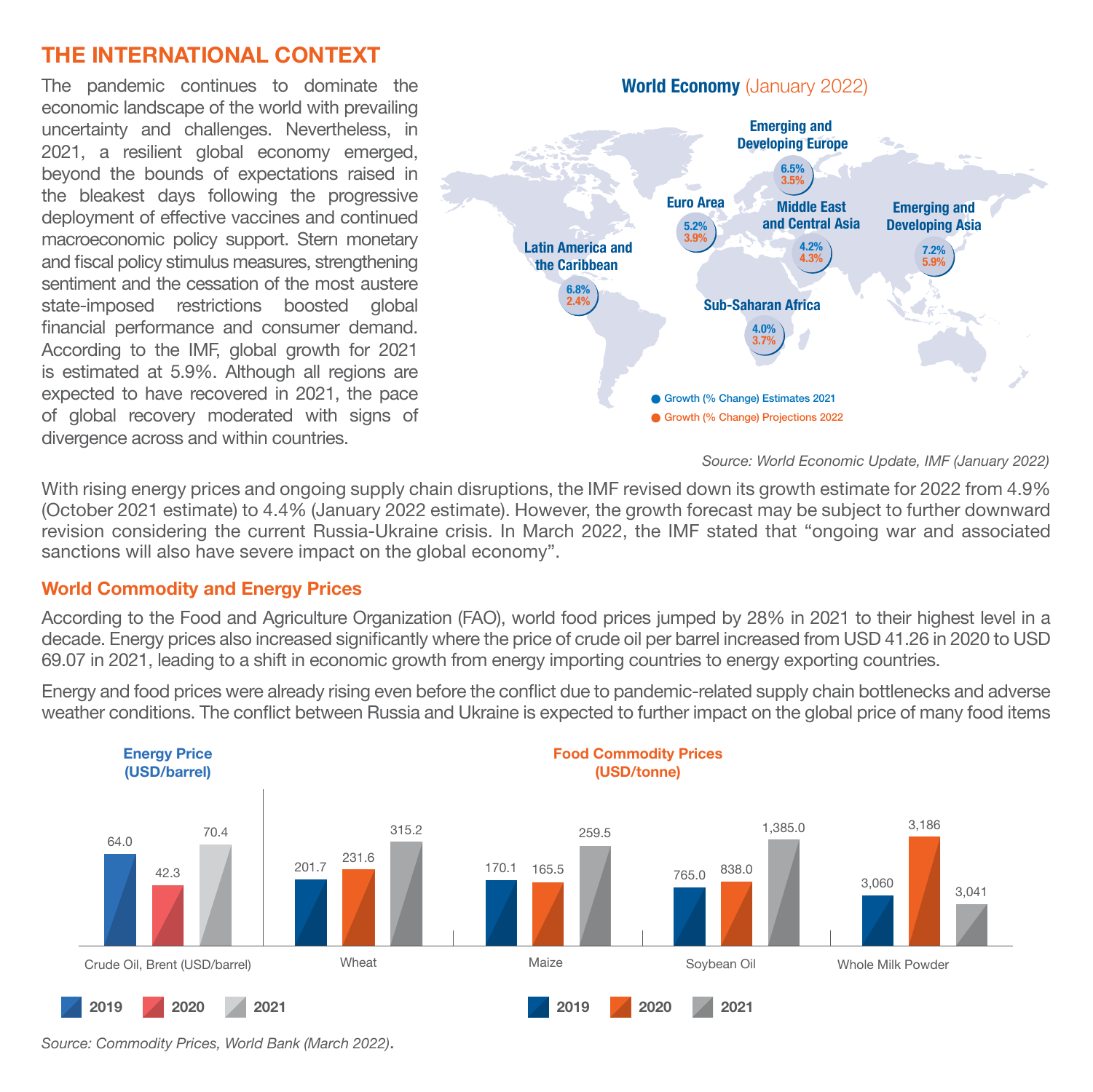# **THE LOCAL CONTEXT**

In 2021, with renewed and improving economic prospects, driven by the loosening of travel restrictions as well as higher business confidence across major sectors associated with successful containment measures and relatively high vaccination rates, the Mauritian economy is estimated to have grown by 4.8%.



# **INFLATION**

The Consumer Price Index (CPI) climbed by 4% from 2020 to 2021, driven by increases in energy and food prices, which were the largest contributors to the recent jump in the CPI from 106.7 to 110.6.

The Producer Price Index (PPI) inched up from 114.5 to 123.9, an 8% rise from 2020 to 2021 for manufacturing and the PPI for agriculture surged from 111.7 to 120.8 (8%).



*Source: Statistics Mauritius*

# **Contribution to GDP by Sector (%) - 2021**

| Others $19.9\%$                                                             |                              | Manufacturing 11.8%                                                         |
|-----------------------------------------------------------------------------|------------------------------|-----------------------------------------------------------------------------|
| Accommodation and food service activities 1.9%                              |                              | Wholesale & retail trade;<br>repair of motor vehicles and motorcycles 11.5% |
| Agriculture, forestry and fishing 3.6%                                      |                              |                                                                             |
| Information and communication $4.5\%$                                       | Contribution<br>to GDP $(%)$ | Financial and insurance activities 10.9%                                    |
| Education 4.5%                                                              |                              | Public administration and defence:                                          |
| Professional, scientific and technical activities 4.6%<br>Construction 4.7% |                              | compulsory social security $6.7\%$<br>Real estate activities 5.6%           |
| Transportation and storage 4.8%                                             |                              | Human health and social work activities 5.0%                                |

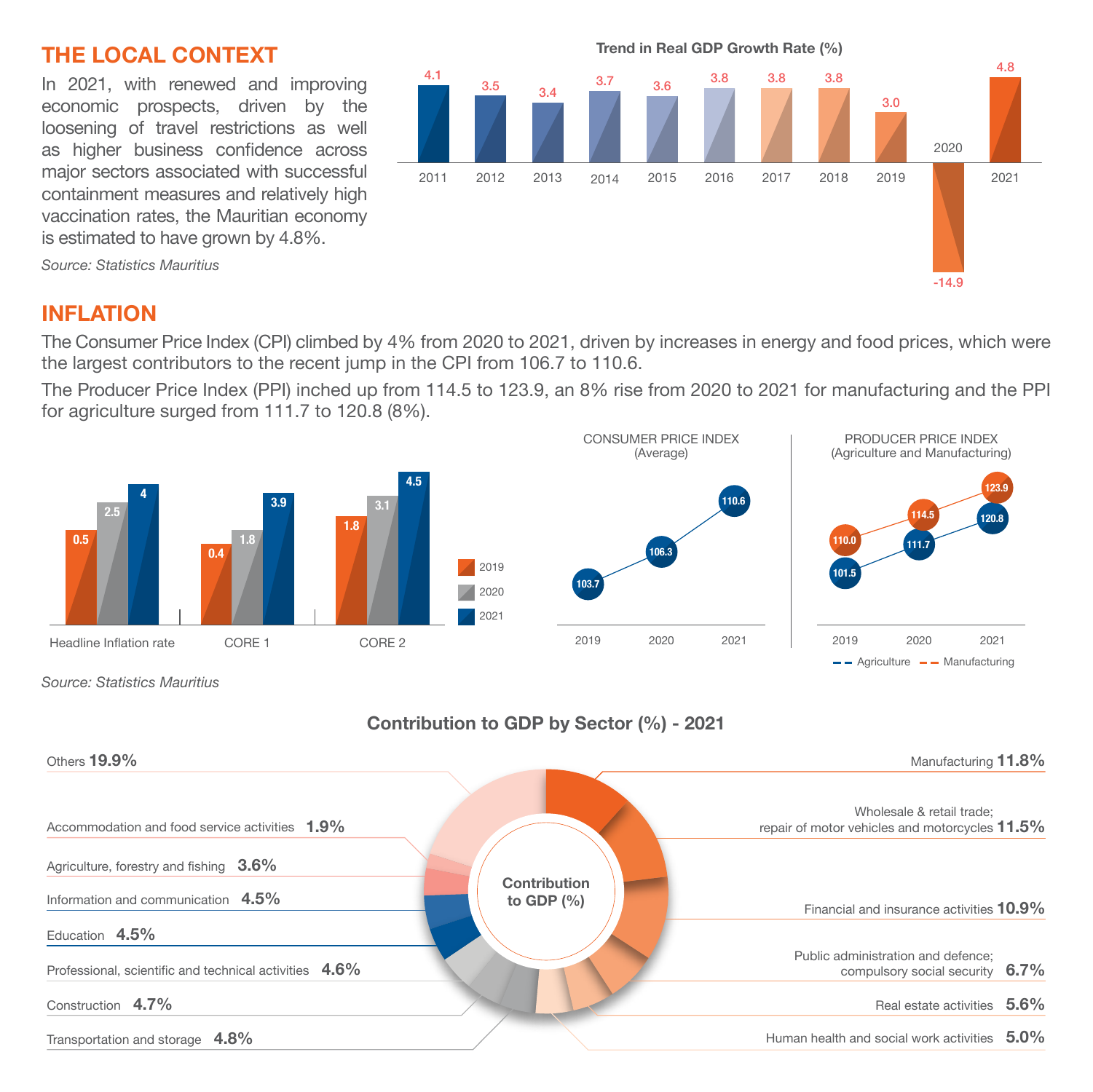#### **Sectoral Growth Rate (%)**



*Source: Statistics Mauritius*

#### **Gross Direct Investment Flows (MUR Million)**









*Source: Monthly Statistical Bulletin, Bank of Mauritius (January 2022)*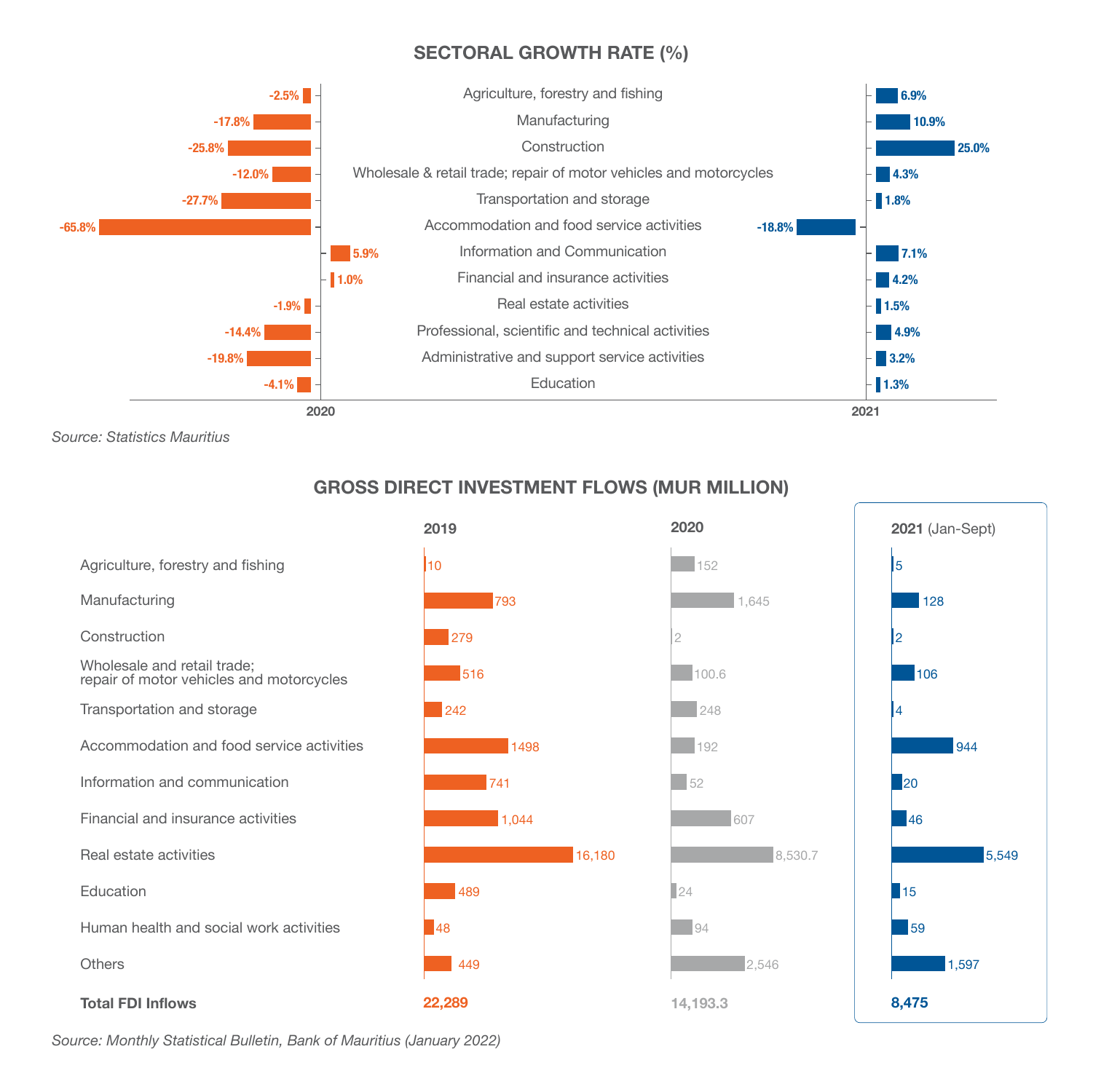## **EXTERNAL TRADE**

Trade activities recovered in 2021 where both exports and imports of goods increased by 15.8% and 29.8%, respectively. Data from Statistics Mauritius reveals that the main export market in 2021 is South Africa with 14% of total exports, trailed by the UK and France with 9% each, while the main countries of import are China and India with 18% and 16% of total share of imports respectively. The top 10 exported products represent 53% of our world exports which include processed tuna (14%), cane sugar (10%) and woven men's or boy's trousers (6%) amongst others.



**Trend in Imports of Goods (2019-2021)**







**Top 10 Export Markets**



#### **Top 10 Countries of Import**